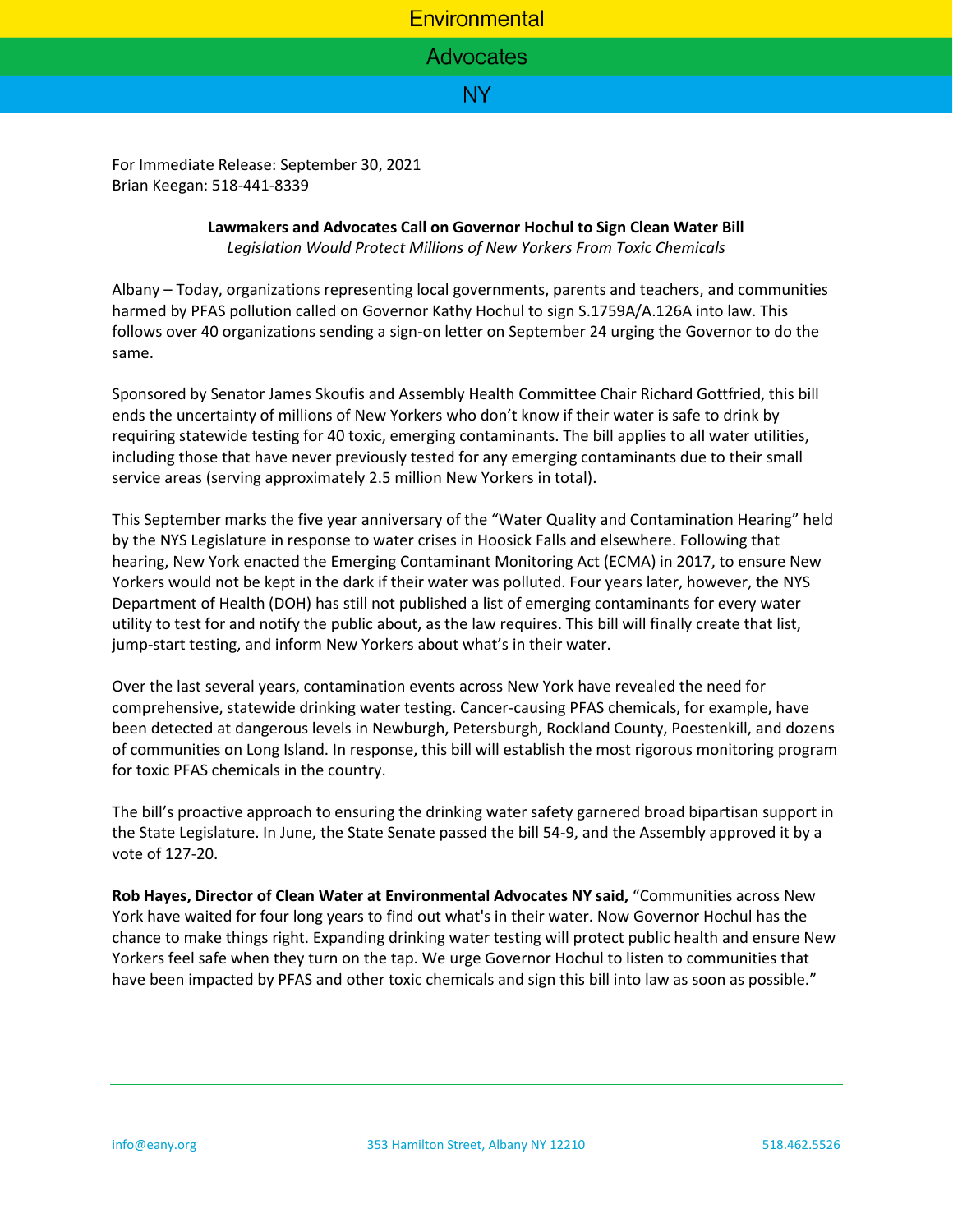"For decades, residents of this state have suffered the consequences of hidden contamination sources, including many of my Hudson Valley constituents. New York can't afford to drag its feet on the health and safety of its families any longer: we must stay ahead of the game in terms of identifying, monitoring, and eliminating new drinking water contaminants by strengthening testing requirements for water systems statewide," **said Senator and bill sponsor James Skoufis**, "I am proud to have helped move this legislation across the finish line, and urge Governor Hochul to do right by the people of New York by signing this bill."

"New York should be a clean water leader," **said Assembly Health Committee Chair and bill sponsor Richard N. Gottfried**. "We must have the strongest commitment to identifying dangerous chemicals and implementing testing and remediation when necessary, including monitoring emerging science about these risks. In 2017 the Legislature and Governor agreed that the Health Department should establish an Emerging Contaminant Monitoring List. Four years later we don't have one. It's time to enact such a list as the first step toward setting scientifically-appropriate levels for public notification and remediation of dangerous chemicals."

"No one should ever have to worry whether or not their drinking water is safe, but as we've seen in Flint, Michigan, Hoosick Falls and countless others places – what we don't know can hurt us. Clean drinking water is a basic human right, but sadly it's often the poorer and disadvantaged communities who are left behind and left in the dark," **said Albany County Executive Daniel P. McCoy**. "It's time that we change that by closing a dangerous loophole and ensuring all public water systems are monitored for toxic chemicals. I commend the State Legislature and our environmental advocates for getting this bill passed."

"Clean water is not a political issue, it is a basic human right," **said Eric Wohlleber, Poestenkill Town Councilman and Deputy Supervisor.** "Unfortunately my community of Poestenkill has become the latest to find contamination in our water, and sadly we know our town will not be the last. New York State must be a national leader in ensuring clean water for its citizens. I urge Governor Hochul to sign this legislation into law, through her leadership and vision we can lay the groundwork for not only safe water but for the health of millions of New Yorkers."

**Loreen Hacket, co-chair of the Hoosick Falls Community Participation Working Group said**, "Through testing, we learned there are many, many more than the only two PFAS in our water that NYS has regulated. Not just in our water, but in the bodies of our children and families. As we in Hoosick Falls near the end of the long process to establish new drinking water wells for our community, statewide testing for these additional contaminants, many of which share the same toxic health effects as PFOA and PFOS, will ensure we have a more complete picture before one shovel hits the ground. Further delay in signing this bill could dreadfully delay that process as well, yet avoidable should the Governor sign this bill expeditiously."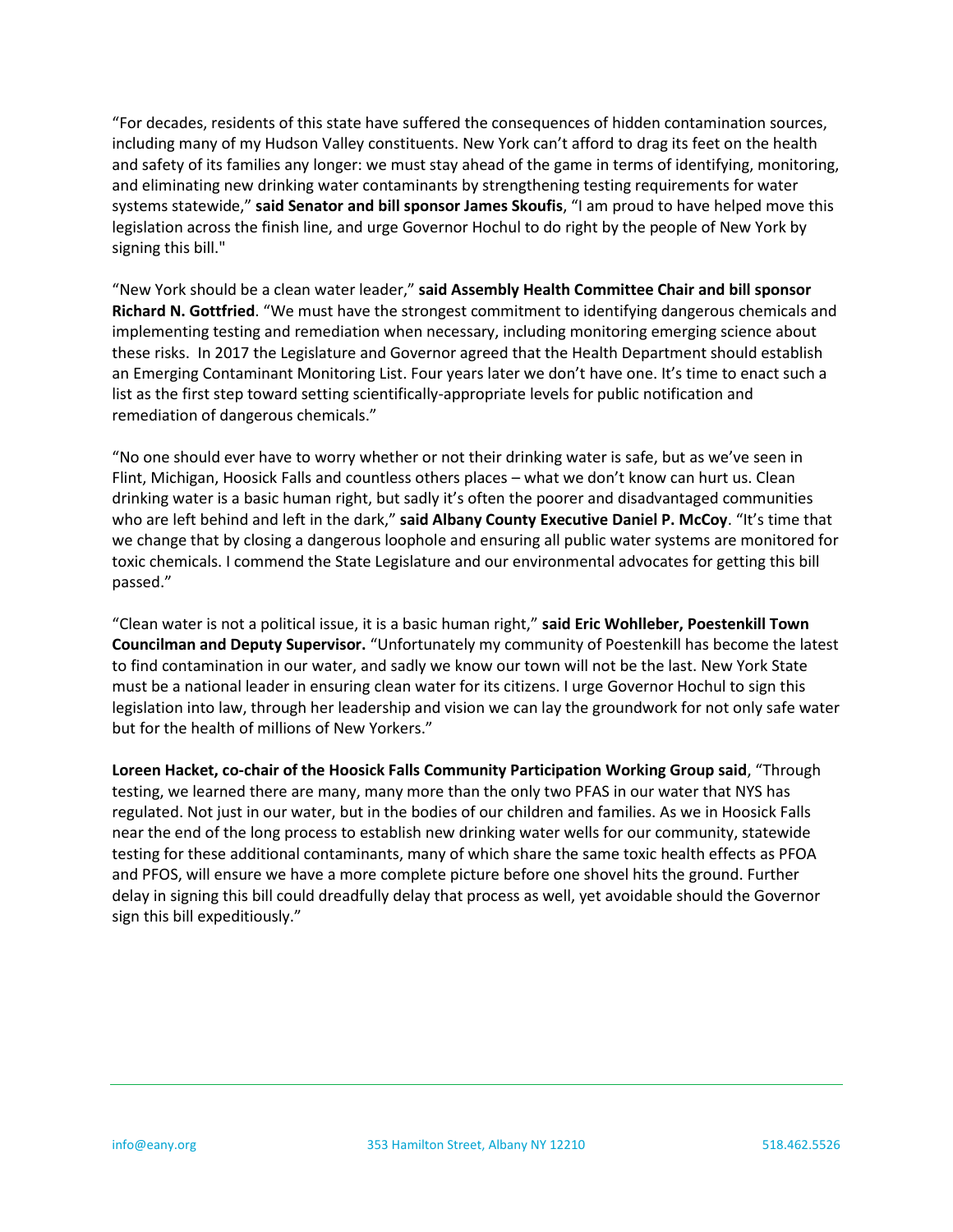**Tamsin Hollo, member of the Newburgh Clean Water Project said**, "Testing works. Here in Newburgh, the federal requirement to test for emerging contaminants identified our PFAS contamination. Now Governor Hochul needs to ensure other, smaller communities across the state receive that same testing. The longer we wait, the greater the chance that people could get sick. We can't repeat the crisis we went through in Newburgh and watch other New Yorkers develop cancer and other deadly illnesses. I urge Governor Hochul to show national clean water leadership and sign this bill into law as soon as possible."

P**eggy Kurtz, Co-Founder of the Rockland Water Coalition said**, "In Rockland, 8 PFAS chemicals have been detected in our water. And yet, after ten months, we still don't know the full extent of the contamination because our water utility has not tested for all the PFAS chemicals for which tests exist. It's not enough to test only for the two PFAS chemicals regulated in New York. Scientists are telling us that many of the unregulated PFAS chemicals are every bit as toxic as the two that are now regulated, and pose serious risks to infants and small children. With this bill, testing for all detectable PFAS chemicals would finally begin. We thank Senator Skoufis and Assemblymember Gottfried for their leadership in sponsoring this critical legislation. I urge Governor Hochul to swiftly sign this bill into law."

"After years of sounding the alarm and educating municipalities surrounding Seneca Lake and the Finger Lakes Region about the dangers of PFAS, we're thrilled that a bill requiring the NYS Department of Health to start testing for PFAS chemicals and other emerging contaminants in our drinking water has passed both houses with overwhelming bipartisan support," **said Joseph Campbell, President of Seneca Lake Guardian**. "We applaud Senator Skoufis and Assemblymember Gottfried for taking the lead on this issue, and are hopeful that Governor Hochul will sign this bill into law immediately in an effort to inform all New Yorkers of what's in their water and, with the appointment of the new Commissioner, the DOH will now be more responsive to the public and begin remediation of these sites."

**Stephen Acquario, Executive Director of the NYS Association of Counties, said**, "No New Yorker should have contaminated drinking water. Testing is the first step in detecting potentially dangerous contaminants in our drinking water so they can be monitored and remediated. We commend Senator Skoufis and Assemblymember Gottfried for sponsoring this legislation and urge Governor Hochul to once again act on her commitment to protecting public health by signing this legislation into law and enacting the most comprehensive PFAS monitoring program in the United States."

"Clean water is critical for the health, safety and wellness of our children," **said Dana Platin, President of the NYS Parent Teacher Association.** "We applaud Senator Skoufis and Assemblymember Gottfried for championing children's health, and urge quick action from Governor Hochul to ensure this important and necessary bill becomes law."

**Liz Moran, New York Policy Advocate at Earthjustice said,** "Every New Yorker deserves to know what's in their water. Five years have passed since New York State first promised to heighten transparency by proactively testing for dangerous unregulated contaminants in all public drinking water supplies. Such a policy is critical to protect public health and prevent drinking water contamination crises. Now, Governor Hochul has the opportunity to finally fulfill this promise and right this wrong by signing A.126- A/S.1759-A into law."